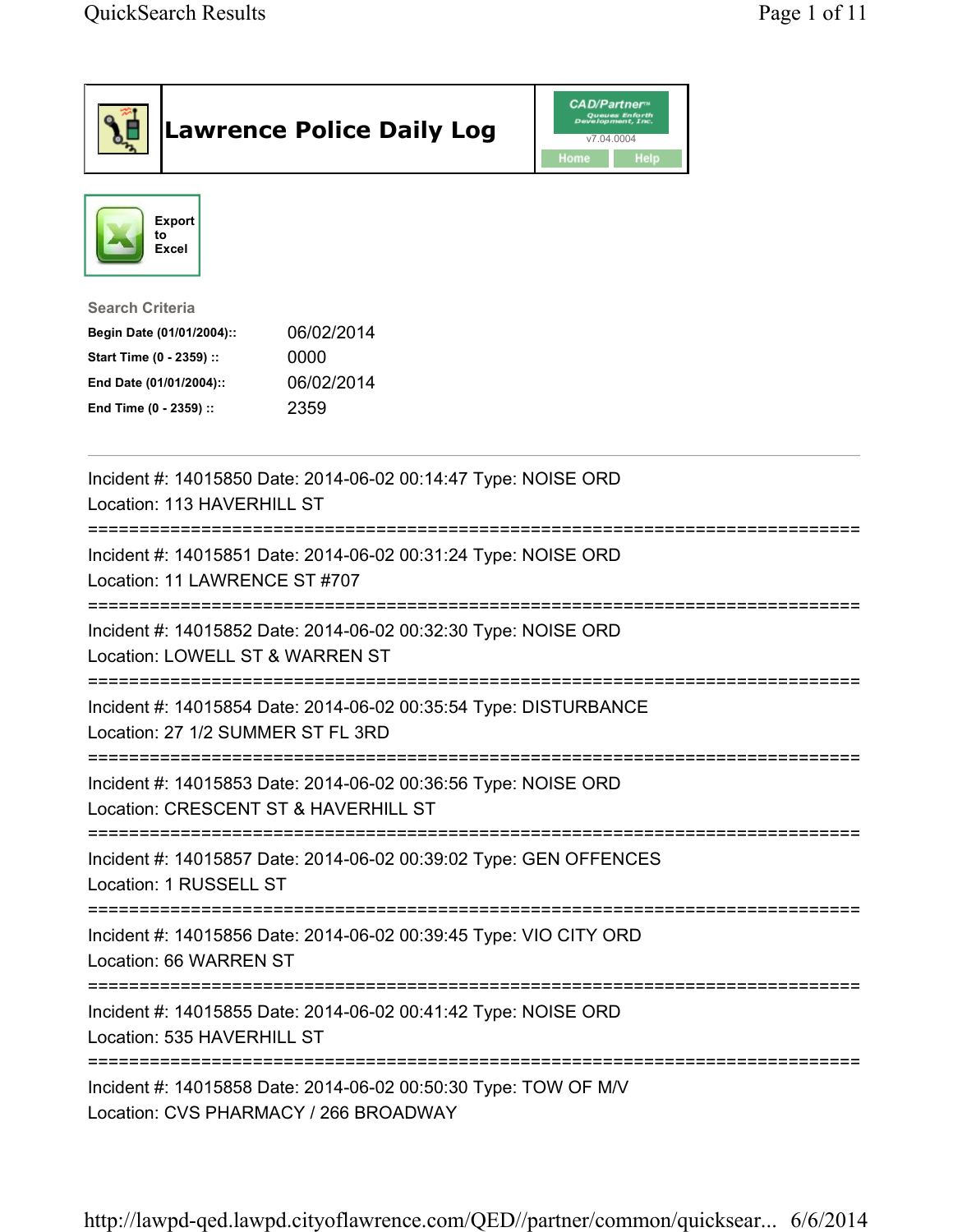| Incident #: 14015859 Date: 2014-06-02 00:55:51 Type: NOISE ORD<br>Location: 68 SAUNDERS ST                                             |
|----------------------------------------------------------------------------------------------------------------------------------------|
| Incident #: 14015860 Date: 2014-06-02 01:12:53 Type: DISTURBANCE<br>Location: 11 LAWRENCE ST #401                                      |
| Incident #: 14015861 Date: 2014-06-02 01:20:44 Type: DISTURBANCE<br>Location: 10 GRAFTON ST #1-6<br>========================           |
| Incident #: 14015862 Date: 2014-06-02 01:23:50 Type: DISTURBANCE<br>Location: 42 ROWE ST                                               |
| Incident #: 14015863 Date: 2014-06-02 01:26:01 Type: DISORDERLY<br>Location: SAM'S FOOD STORE / 389 BROADWAY                           |
| Incident #: 14015864 Date: 2014-06-02 01:51:25 Type: NOISE ORD<br>Location: 68 SAUNDERS ST                                             |
| Incident #: 14015865 Date: 2014-06-02 01:53:03 Type: FIGHT<br>Location: 28 BIRCH ST                                                    |
| Incident #: 14015866 Date: 2014-06-02 01:56:09 Type: TOW OF M/V<br>Location: 119 THOREAU WAY                                           |
| Incident #: 14015867 Date: 2014-06-02 01:59:58 Type: DOMESTIC/PAST<br>Location: BENNINGTON ST                                          |
| Incident #: 14015868 Date: 2014-06-02 02:14:48 Type: PARK & WALK<br>Location: 42 ROWE ST                                               |
| Incident #: 14015869 Date: 2014-06-02 02:19:43 Type: NOISE ORD<br>Location: 129 BENNINGTON ST FL 2                                     |
| Incident #: 14015870 Date: 2014-06-02 02:22:38 Type: LARCENY/PAST<br>Location: BIG N' BEEFY / 415 BROADWAY                             |
| ====================================<br>Incident #: 14015871 Date: 2014-06-02 02:28:18 Type: TOW OF M/V<br>Location: 100 HAWTHORNE WAY |
| Incident #: 14015872 Date: 2014-06-02 03:03:38 Type: LOUD NOISE<br>Landian: 70 ECCEV CT                                                |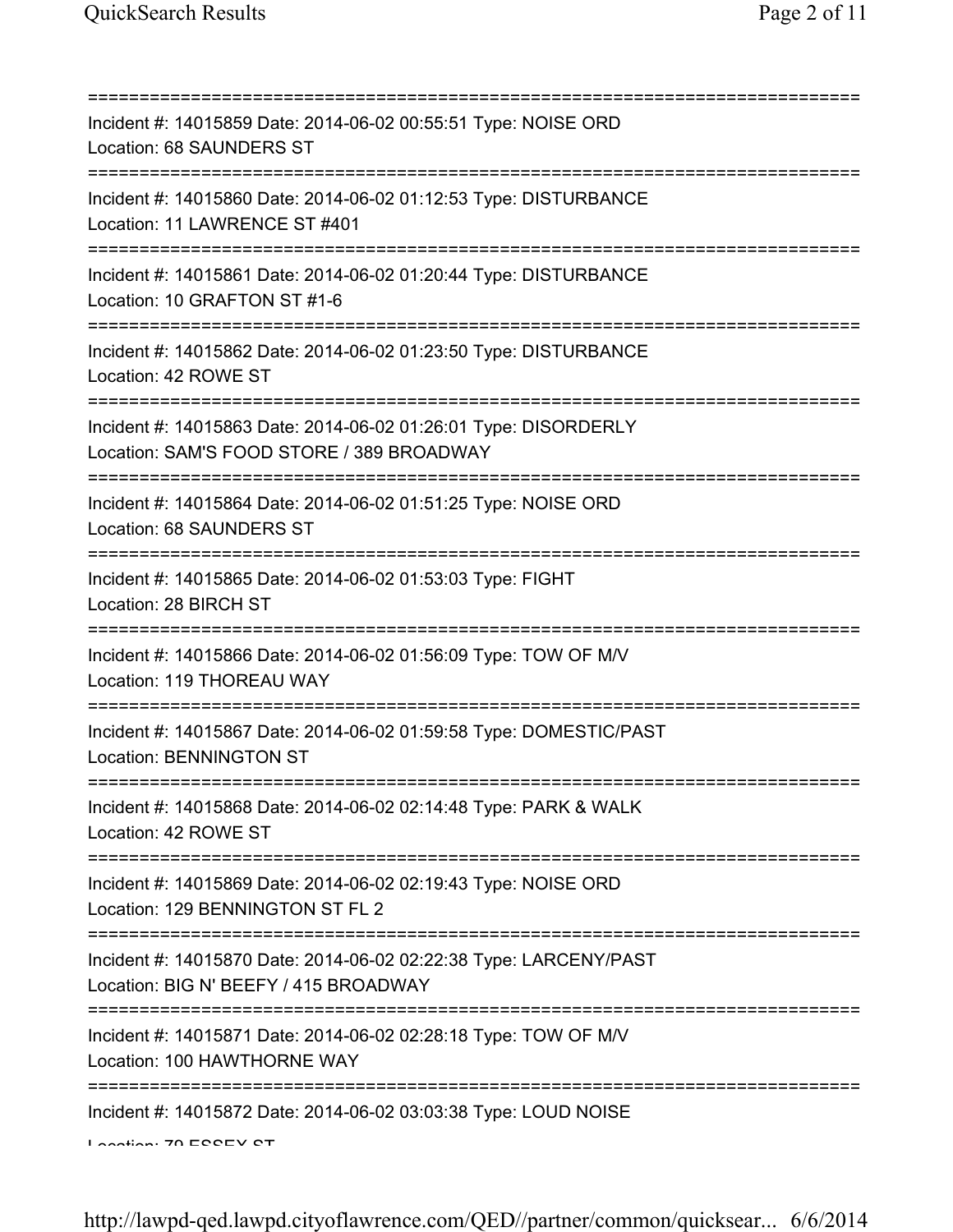| Incident #: 14015873 Date: 2014-06-02 03:04:06 Type: UNWANTEDGUEST<br>Location: 5 BERKELEY ST                                         |
|---------------------------------------------------------------------------------------------------------------------------------------|
| Incident #: 14015874 Date: 2014-06-02 03:32:48 Type: DISTURBANCE<br>Location: 76 NEWTON ST                                            |
| Incident #: 14015875 Date: 2014-06-02 03:47:29 Type: CK WELL BEING<br>Location: BROADWAY & ESSEX ST                                   |
| Incident #: 14015876 Date: 2014-06-02 04:12:21 Type: MAL DAMAGE<br>Location: 32 LAWRENCE ST FL 3                                      |
| Incident #: 14015877 Date: 2014-06-02 04:39:56 Type: DOMESTIC/PROG<br><b>Location: ATKINSON ST</b>                                    |
| Incident #: 14015878 Date: 2014-06-02 04:50:13 Type: DISORDERLY<br>Location: 129 BENNINGTON ST                                        |
| Incident #: 14015879 Date: 2014-06-02 06:17:20 Type: ALARM/HOLD<br>Location: PEOPLES BANK / 10 S BROADWAY                             |
| Incident #: 14015880 Date: 2014-06-02 06:32:03 Type: TOW OF M/V<br>Location: 82 BROMFIELD ST                                          |
| Incident #: 14015881 Date: 2014-06-02 06:40:15 Type: MAL DAMAGE<br>Location: 1 CLINTON CT                                             |
| Incident #: 14015882 Date: 2014-06-02 06:48:45 Type: NOISE ORD<br>Location: 8 GARFIELD ST FL 2                                        |
| ====================================<br>Incident #: 14015883 Date: 2014-06-02 06:56:40 Type: TOW OF M/V<br>Location: 344 HAVERHILL ST |
| ;==================================<br>Incident #: 14015884 Date: 2014-06-02 07:07:56 Type: TOW OF M/V<br>Location: 48 THORNDIKE ST   |
| Incident #: 14015885 Date: 2014-06-02 07:15:32 Type: DOMESTIC/PROG<br>Location: 360 S UNION ST #1                                     |
| Incident #: 14015886 Date: 2014-06-02 07:49:13 Type: TOW OF M/V<br>$\overline{11}$                                                    |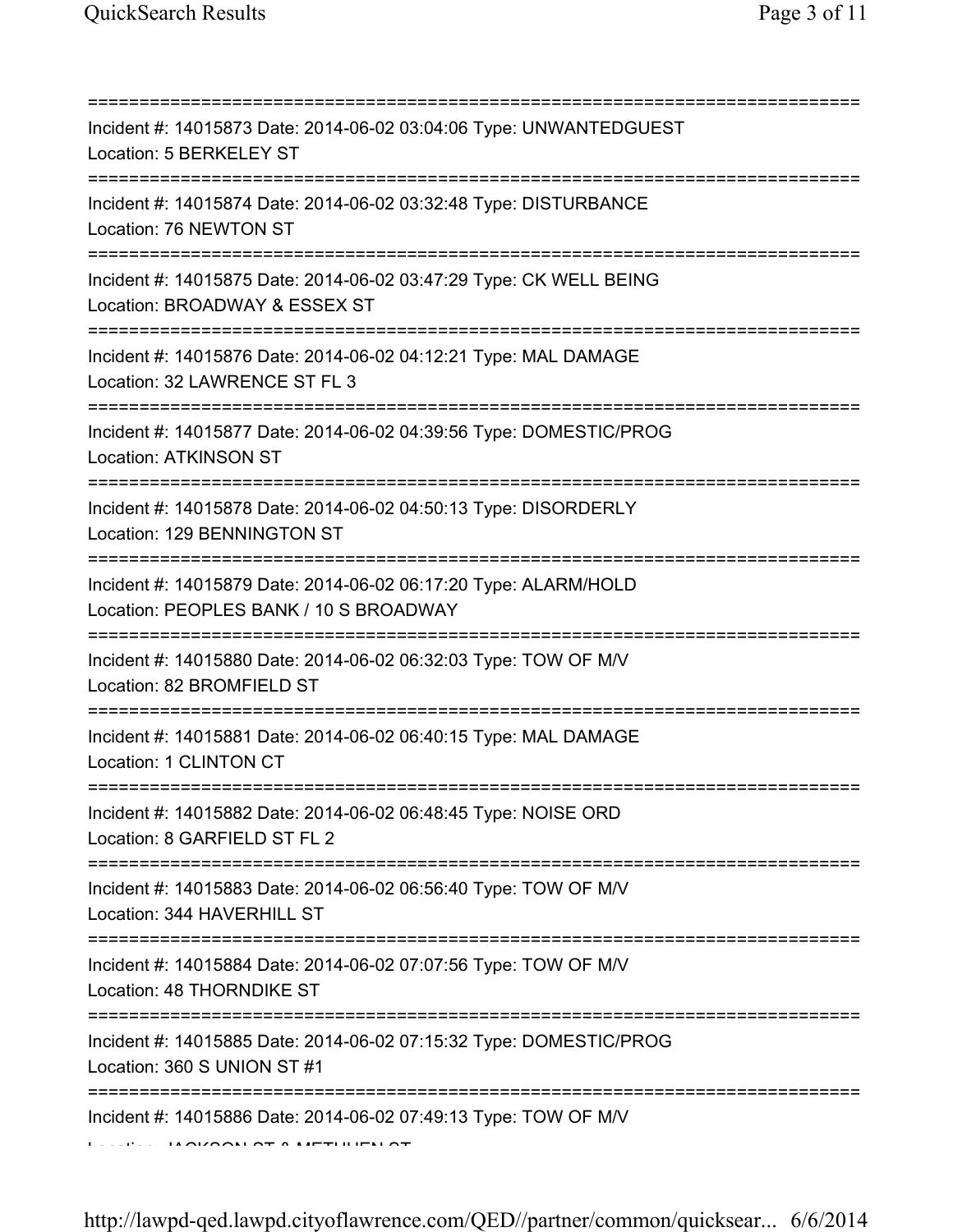Location: 406 ESSEX ST

=========================================================================== Incident #: 14015887 Date: 2014-06-02 08:05:46 Type: STOL/MV/PAS Location: 27 BROOK ST =========================================================================== Incident #: 14015888 Date: 2014-06-02 08:05:52 Type: HIT & RUN M/V Location: 110 ALLSTON ST =========================================================================== Incident #: 14015889 Date: 2014-06-02 08:31:28 Type: INVESTIGATION Location: OLIVER SCHOOL / 183 HAVERHILL ST =========================================================================== Incident #: 14015890 Date: 2014-06-02 08:38:16 Type: TOW OF M/V Location: 394 HOWARD ST =========================================================================== Incident #: 14015891 Date: 2014-06-02 09:22:09 Type: TOW OF M/V Location: 111 WALNUT ST =========================================================================== Incident #: 14015892 Date: 2014-06-02 09:27:13 Type: TOW OF M/V Location: 237 PROSPECT ST =========================================================================== Incident #: 14015893 Date: 2014-06-02 09:29:08 Type: AUTO ACC/UNK PI Location: LOWELL ST & MILTON ST =========================================================================== Incident #: 14015894 Date: 2014-06-02 09:30:04 Type: SUS PERS/MV Location: MCDONALDS / 50 BROADWAY =========================================================================== Incident #: 14015895 Date: 2014-06-02 09:34:29 Type: B&E/PAST Location: 112 FARNHAM ST FL 1ST =========================================================================== Incident #: 14015896 Date: 2014-06-02 09:53:25 Type: TOW OF M/V Location: CAMDEN ST & TENNEY ST =========================================================================== Incident #: 14015897 Date: 2014-06-02 10:03:10 Type: PARK & WALK Location: BRADFORD ST & BROADWAY =========================================================================== Incident #: 14015898 Date: 2014-06-02 10:05:06 Type: A&B PROG Location: COMMON ST & NEWBURY ST =========================================================================== Incident #: 14015899 Date: 2014-06-02 10:22:54 Type: DOMESTIC/PROG Location: OLIVER SCHOOL / 183 HAVERHILL ST =========================================================================== Incident #: 14015900 Date: 2014-06-02 10:26:05 Type: M/V STOP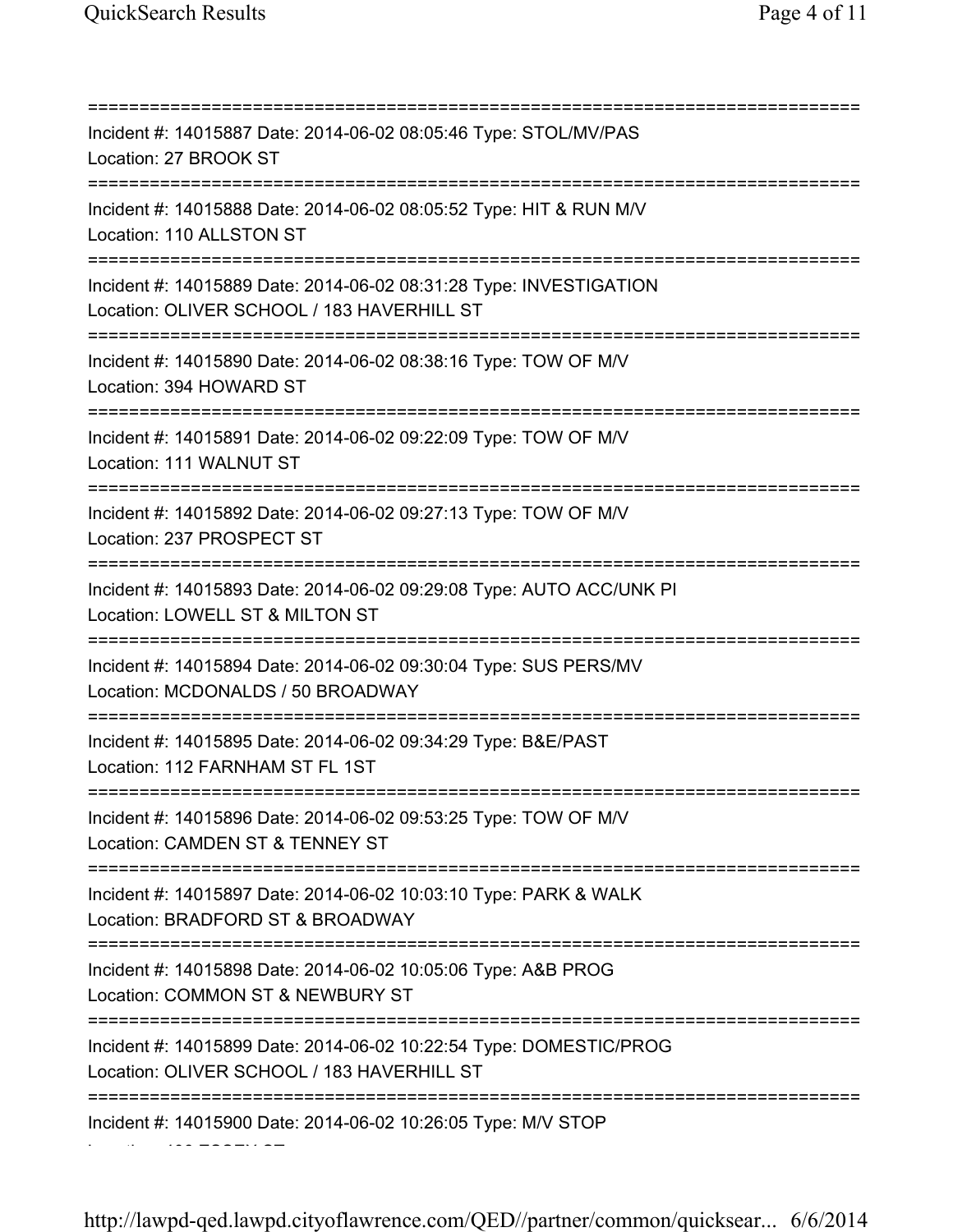=========================================================================== Incident #: 14015901 Date: 2014-06-02 10:28:23 Type: TOW OF M/V Location: 97 GREENWOOD ST =========================================================================== Incident #: 14015904 Date: 2014-06-02 10:28:34 Type: HIT & RUN M/V Location: BROADWAY & TREMONT ST =========================================================================== Incident #: 14015902 Date: 2014-06-02 10:29:48 Type: TOW OF M/V Location: HAVERHILL ST & NEWBURY ST =========================================================================== Incident #: 14015903 Date: 2014-06-02 10:43:28 Type: TOW OF M/V Location: 105 BODWELL ST =========================================================================== Incident #: 14015905 Date: 2014-06-02 11:11:42 Type: SUS PERS/MV Location: 31 WARREN ST =========================================================================== Incident #: 14015906 Date: 2014-06-02 11:19:34 Type: PARK & WALK Location: S UNION ST & SALEM ST =========================================================================== Incident #: 14015910 Date: 2014-06-02 11:20:49 Type: IDENTITY THEFT Location: 26 SPRUCE ST FL 2 =========================================================================== Incident #: 14015907 Date: 2014-06-02 11:23:20 Type: TOW OF M/V Location: 144 CHESTER ST =========================================================================== Incident #: 14015908 Date: 2014-06-02 11:24:40 Type: PARK & WALK Location: BRADFORD ST & BROADWAY =========================================================================== Incident #: 14015909 Date: 2014-06-02 11:27:35 Type: ALARM/BURG Location: 1ST BAPTIST HATIAN CHURCH / 150 GARDEN ST =========================================================================== Incident #: 14015911 Date: 2014-06-02 11:29:29 Type: TOW OF M/V Location: 207 HAVERHILL ST =========================================================================== Incident #: 14015912 Date: 2014-06-02 11:40:48 Type: MEDIC SUPPORT Location: 199 ARLINGTON ST =========================================================================== Incident #: 14015913 Date: 2014-06-02 11:42:53 Type: INVESTIGATION Location: WEATHERBEE SCHOOL / 75 NEWTON ST =========================================================================== Incident #: 14015914 Date: 2014-06-02 11:54:30 Type: WIRE DOWN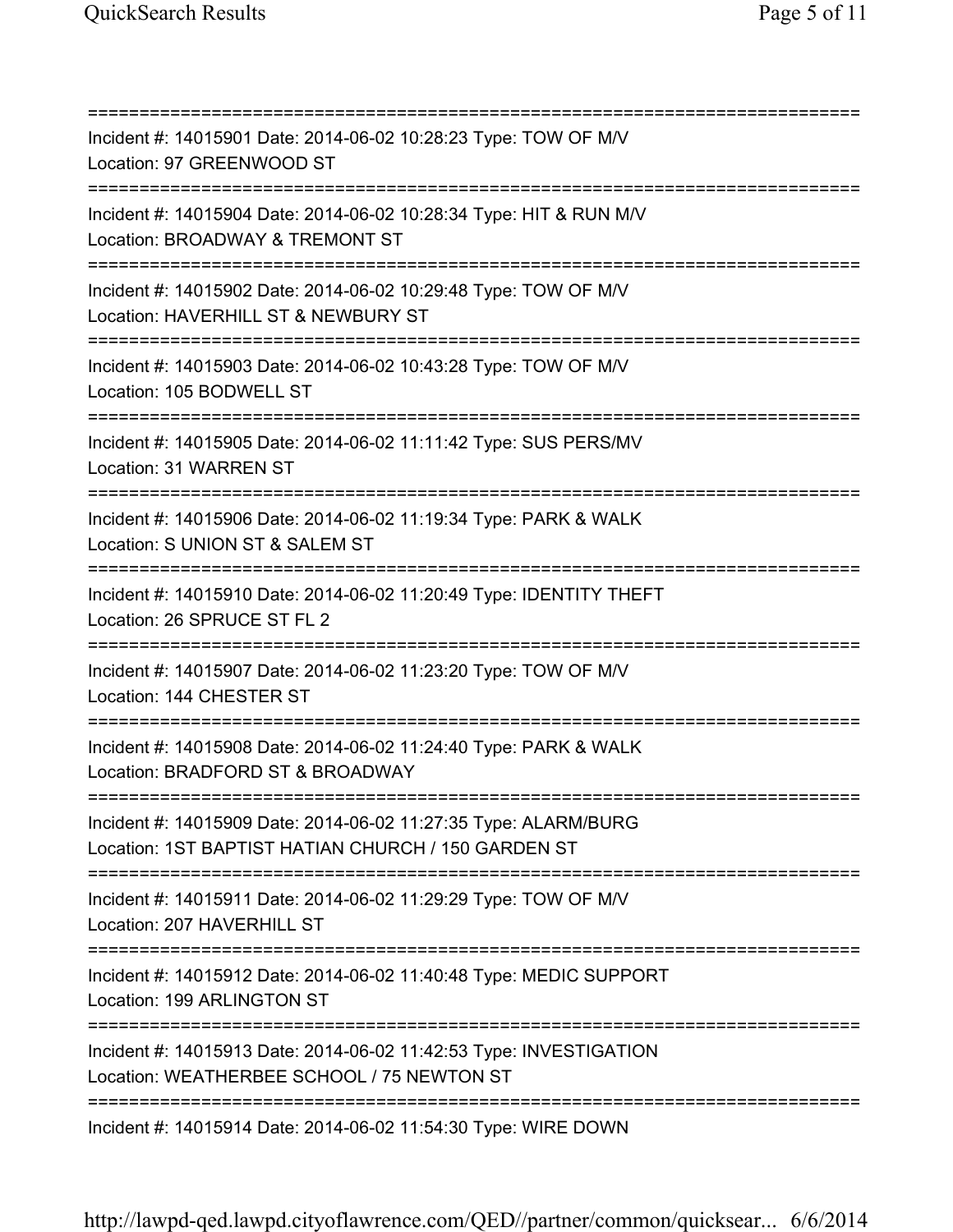=========================================================================== Incident #: 14015915 Date: 2014-06-02 12:03:45 Type: ALARMS Location: 35 KENDALL ST =========================================================================== Incident #: 14015916 Date: 2014-06-02 12:03:54 Type: RECOV/STOL/MV Location: 70 MILTON ST =========================================================================== Incident #: 14015917 Date: 2014-06-02 12:15:52 Type: M/V STOP Location: E HAVERHILL ST & FERRY ST =========================================================================== Incident #: 14015918 Date: 2014-06-02 12:20:55 Type: PARK & WALK Location: S UNION ST & SALEM ST =========================================================================== Incident #: 14015919 Date: 2014-06-02 12:21:52 Type: AUTO ACC/NO PI Location: 24 WARREN ST =========================================================================== Incident #: 14015920 Date: 2014-06-02 12:25:09 Type: WOMAN DOWN Location: 700 ESSEX ST =========================================================================== Incident #: 14015921 Date: 2014-06-02 12:28:36 Type: TOW OF M/V Location: 37 SUMMER ST =========================================================================== Incident #: 14015922 Date: 2014-06-02 12:29:41 Type: TOW OF M/V Location: 52 BROOKFIELD ST =========================================================================== Incident #: 14015923 Date: 2014-06-02 12:30:43 Type: AUTO ACC/NO PI Location: 73 WINTHROP AV =========================================================================== Incident #: 14015924 Date: 2014-06-02 12:32:17 Type: PARK & WALK Location: BROADWAY & LOWELL ST =========================================================================== Incident #: 14015925 Date: 2014-06-02 12:34:08 Type: DOMESTIC/PROG Location: 12 SYLVESTER ST =========================================================================== Incident #: 14015926 Date: 2014-06-02 12:40:12 Type: UNKNOWN PROB Location: 175 ABBOTT ST =========================================================================== Incident #: 14015927 Date: 2014-06-02 12:41:52 Type: SUS PERS/MV Location: PARK ST & SAUNDERS ST =========================================================================== Incident #: 14015928 Date: 2014-06-02 13:03:39 Type: HIT & RUN M/V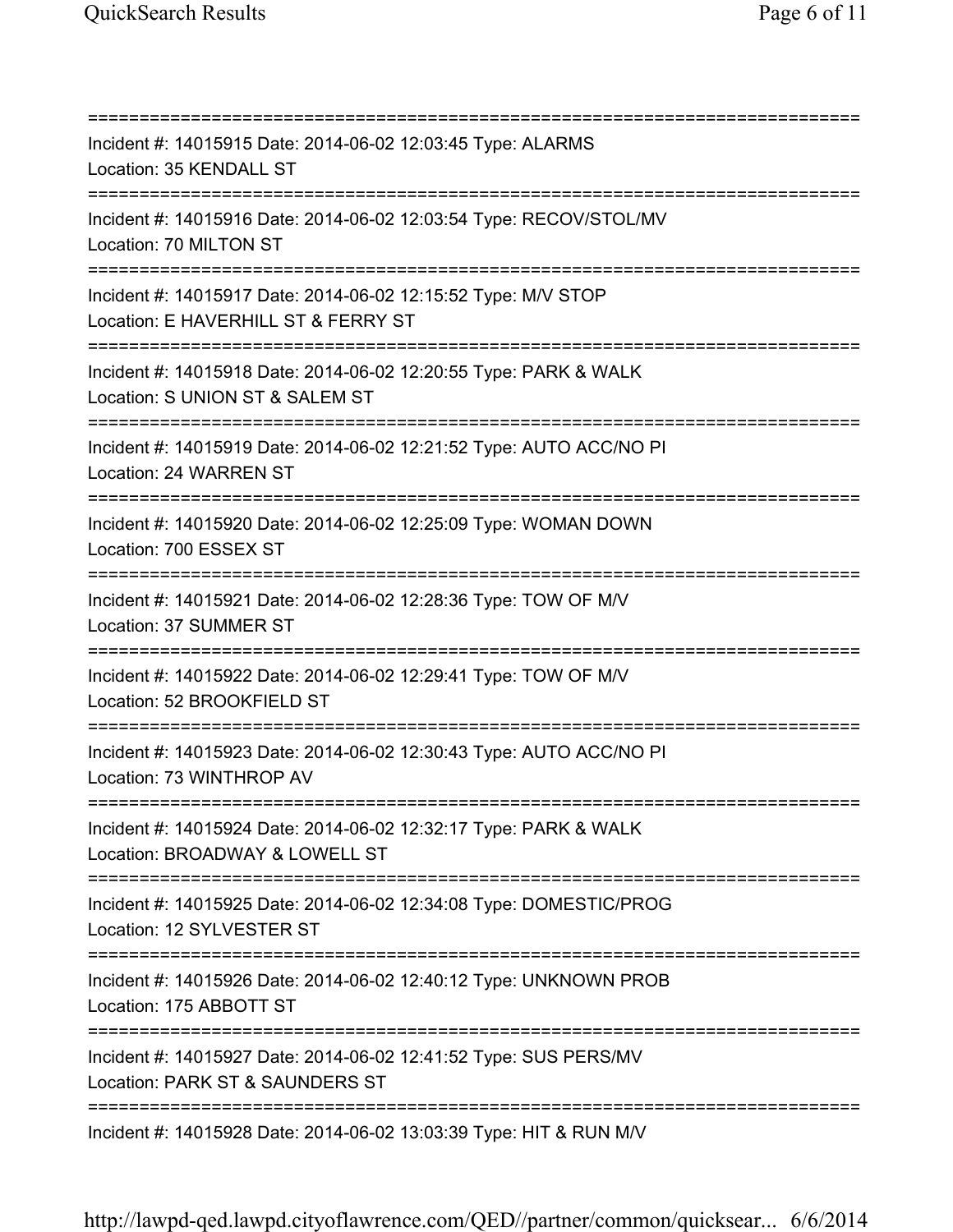| Location: AMESBURY ST & CANAL ST<br>-----------------------                                                                            |
|----------------------------------------------------------------------------------------------------------------------------------------|
| Incident #: 14015929 Date: 2014-06-02 13:15:57 Type: A&B PAST<br>Location: 32 LAWRENCE ST #30                                          |
| Incident #: 14015930 Date: 2014-06-02 13:34:33 Type: ANIMAL COMPL<br>Location: 439 S UNION ST<br>===================================== |
| Incident #: 14015931 Date: 2014-06-02 13:37:46 Type: INVESTIGATION<br>Location: SAUNDERS ST & THORNDIKE ST                             |
| Incident #: 14015932 Date: 2014-06-02 13:42:49 Type: TOW OF M/V<br>Location: 17 MONMOUTH ST                                            |
| Incident #: 14015933 Date: 2014-06-02 13:45:15 Type: TOW OF M/V<br>Location: 9 CLIFTON ST                                              |
| Incident #: 14015934 Date: 2014-06-02 13:52:27 Type: CK WELL BEING<br>Location: 49 OSGOOD ST                                           |
| ===========================<br>Incident #: 14015935 Date: 2014-06-02 14:01:18 Type: BUILDING CHK<br>Location: 27 BROMFIELD ST          |
| Incident #: 14015936 Date: 2014-06-02 14:16:20 Type: TOW OF M/V<br>Location: 148 WOODLAND ST                                           |
| Incident #: 14015937 Date: 2014-06-02 14:27:23 Type: TOW OF M/V<br>Location: 51 SARGENT ST                                             |
| ====================================<br>Incident #: 14015938 Date: 2014-06-02 15:02:17 Type: MAL DAMAGE<br>Location: 125 HAVERHILL ST  |
| Incident #: 14015939 Date: 2014-06-02 15:40:57 Type: RECOV/STOL/MV<br>Location: 815 ESSEX ST                                           |
| Incident #: 14015941 Date: 2014-06-02 15:49:20 Type: CK WELL BEING<br>Location: 64 MELVIN ST #12-4                                     |
| Incident #: 14015943 Date: 2014-06-02 15:49:33 Type: B&E/MV/PAST<br>Location: APPLETON ST & ESSEX ST                                   |
| Incident # 4404E040 Deta: 2044 06 02 4E-E4-0E Tune: TOIM OF MAI                                                                        |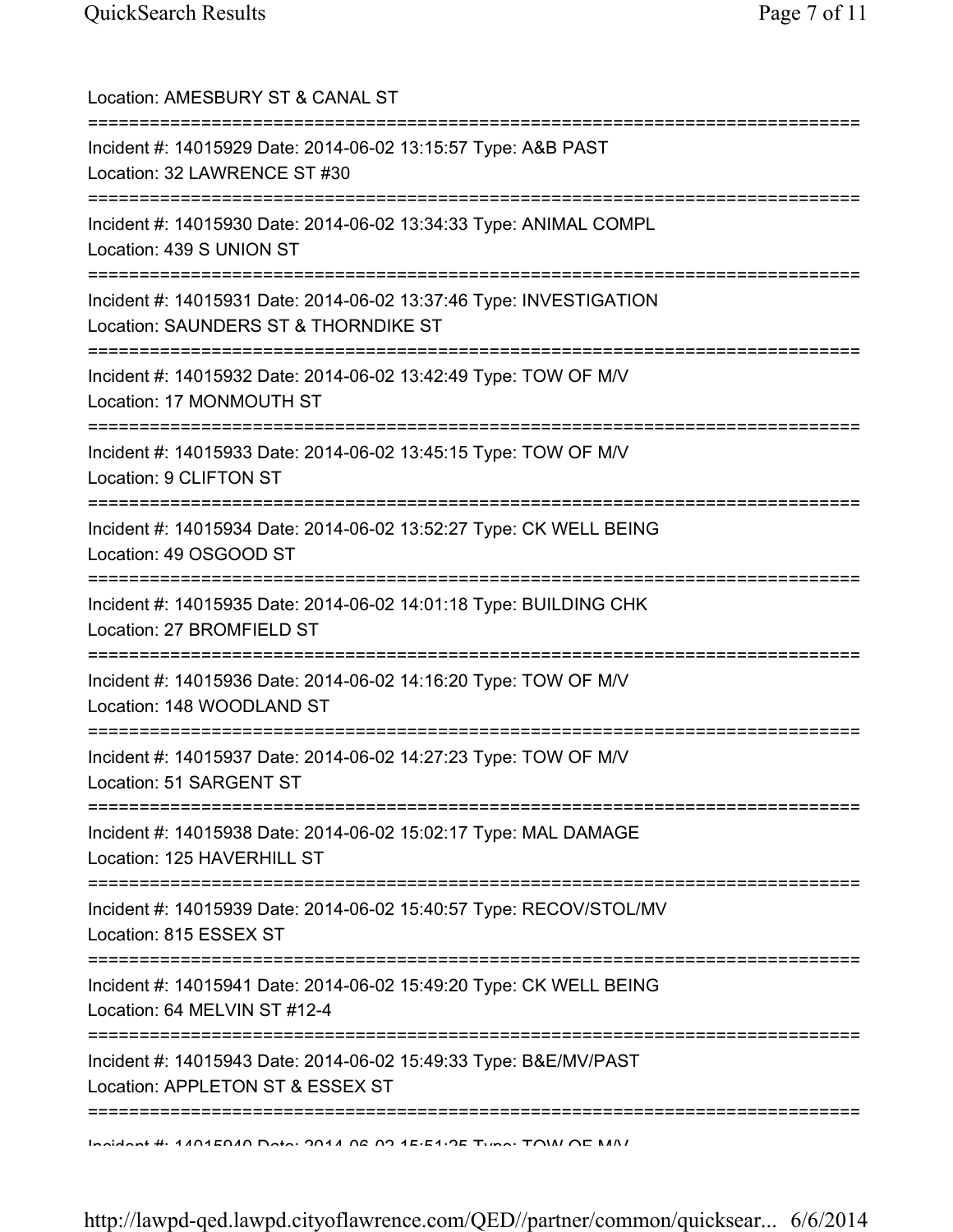| Location: 7 WILLOUGHBY ST                                                                                                              |
|----------------------------------------------------------------------------------------------------------------------------------------|
| Incident #: 14015942 Date: 2014-06-02 16:02:01 Type: LOUD NOISE<br>Location: 439 S UNION ST                                            |
| Incident #: 14015944 Date: 2014-06-02 16:06:13 Type: AUTO ACC/NO PI<br>Location: AMES ST & HAVERHILL ST                                |
| Incident #: 14015945 Date: 2014-06-02 16:06:51 Type: TOW/REC/STOL<br>Location: 70 NESMITH ST                                           |
| Incident #: 14015946 Date: 2014-06-02 16:56:50 Type: STOLEN PROP<br>Location: 14B TYLER ST                                             |
| Incident #: 14015947 Date: 2014-06-02 16:59:34 Type: FRAUD<br>Location: 191 MAPLE ST                                                   |
| Incident #: 14015948 Date: 2014-06-02 17:11:18 Type: DISTURBANCE<br>Location: 570 S UNION ST                                           |
| Incident #: 14015949 Date: 2014-06-02 17:14:30 Type: ALARM/BURG<br>Location: ERAZO RESIDENCE / 25 TYLER ST                             |
| Incident #: 14015950 Date: 2014-06-02 17:21:18 Type: B&E/PAST<br>Location: 2 BENNINGTON ST #77                                         |
| Incident #: 14015951 Date: 2014-06-02 17:25:06 Type: DISTURBANCE<br>Location: COLONY FOODS, INC / 439 HAVERHILL ST                     |
| Incident #: 14015952 Date: 2014-06-02 17:56:57 Type: LARCENY/PAST<br>Location: 3 SUMNER AV                                             |
| :================================<br>Incident #: 14015953 Date: 2014-06-02 18:21:34 Type: DOMESTIC/PROG<br>Location: 147 FERRY ST FL 1 |
| Incident #: 14015954 Date: 2014-06-02 18:23:01 Type: WOMAN DOWN<br>Location: DUNKIN DONUTS / 123 LAWRENCE ST                           |
| Incident #: 14015955 Date: 2014-06-02 18:25:54 Type: ANIMAL COMPL<br>Location: MARKET BASKET / 700 ESSEX ST                            |
|                                                                                                                                        |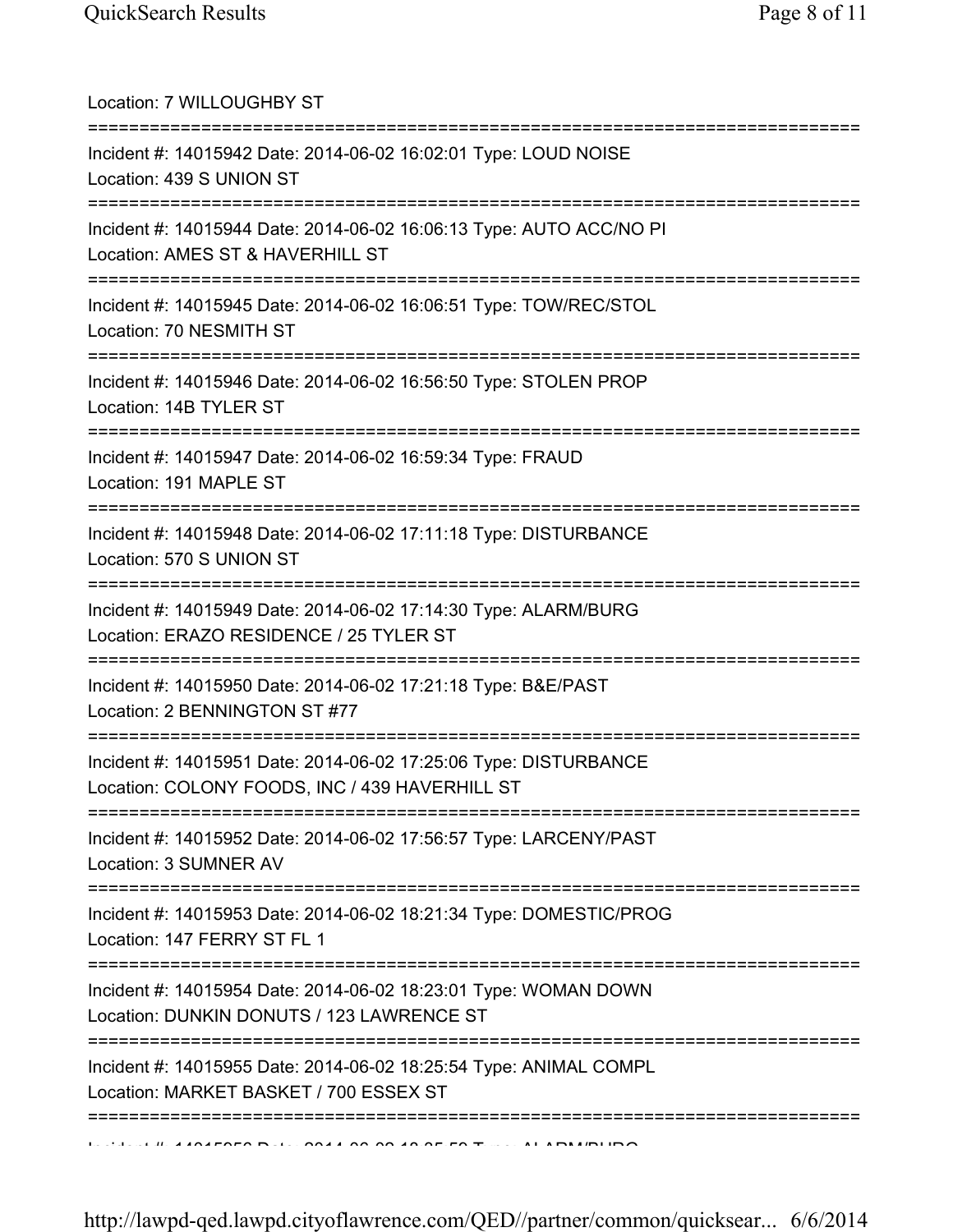| Location: BOLTON-EMERSON INC / 9 OSGOOD ST                                                                                             |
|----------------------------------------------------------------------------------------------------------------------------------------|
| Incident #: 14015957 Date: 2014-06-02 18:42:32 Type: 911 HANG UP<br>Location: 4 ACTON ST FL 1                                          |
| Incident #: 14015958 Date: 2014-06-02 18:44:01 Type: DOMESTIC/PROG<br>Location: CROSS ST & MANCHESTER ST                               |
| Incident #: 14015959 Date: 2014-06-02 18:44:40 Type: NEIGHBOR PROB<br>Location: 11 FLORENCE AV                                         |
| Incident #: 14015960 Date: 2014-06-02 18:52:36 Type: HIT & RUN M/V<br>Location: FRANKLIN ST & HAVERHILL ST<br>======================== |
| Incident #: 14015961 Date: 2014-06-02 19:30:47 Type: A&B PAST<br>Location: 300 LOWELL ST                                               |
| Incident #: 14015962 Date: 2014-06-02 19:31:10 Type: HIT & RUN M/V<br>Location: BROTHERS PIZZA / 145 LAWRENCE ST                       |
| Incident #: 14015963 Date: 2014-06-02 19:33:50 Type: CK WELL BEING<br>Location: FERRY ST & HIGH ST                                     |
| Incident #: 14015964 Date: 2014-06-02 19:44:35 Type: SUS PERS/MV<br>Location: 38 MARBLE AV FL 1                                        |
| Incident #: 14015965 Date: 2014-06-02 19:53:37 Type: SUS PERS/MV<br>Location: BROOK ST                                                 |
| Incident #: 14015966 Date: 2014-06-02 19:55:57 Type: TRESPASSING<br>Location: SUPER LIQUORS / 35 S BROADWAY                            |
| Incident #: 14015967 Date: 2014-06-02 20:12:17 Type: UNKNOWN PROB<br>Location: ESSEX ST ALLEY / null                                   |
| Incident #: 14015968 Date: 2014-06-02 20:17:09 Type: CK WELL BEING<br>Location: RIVERSIDE DR                                           |
| Incident #: 14015969 Date: 2014-06-02 20:19:51 Type: MISSING PERS<br>Location: 70 N PARISH RD                                          |
|                                                                                                                                        |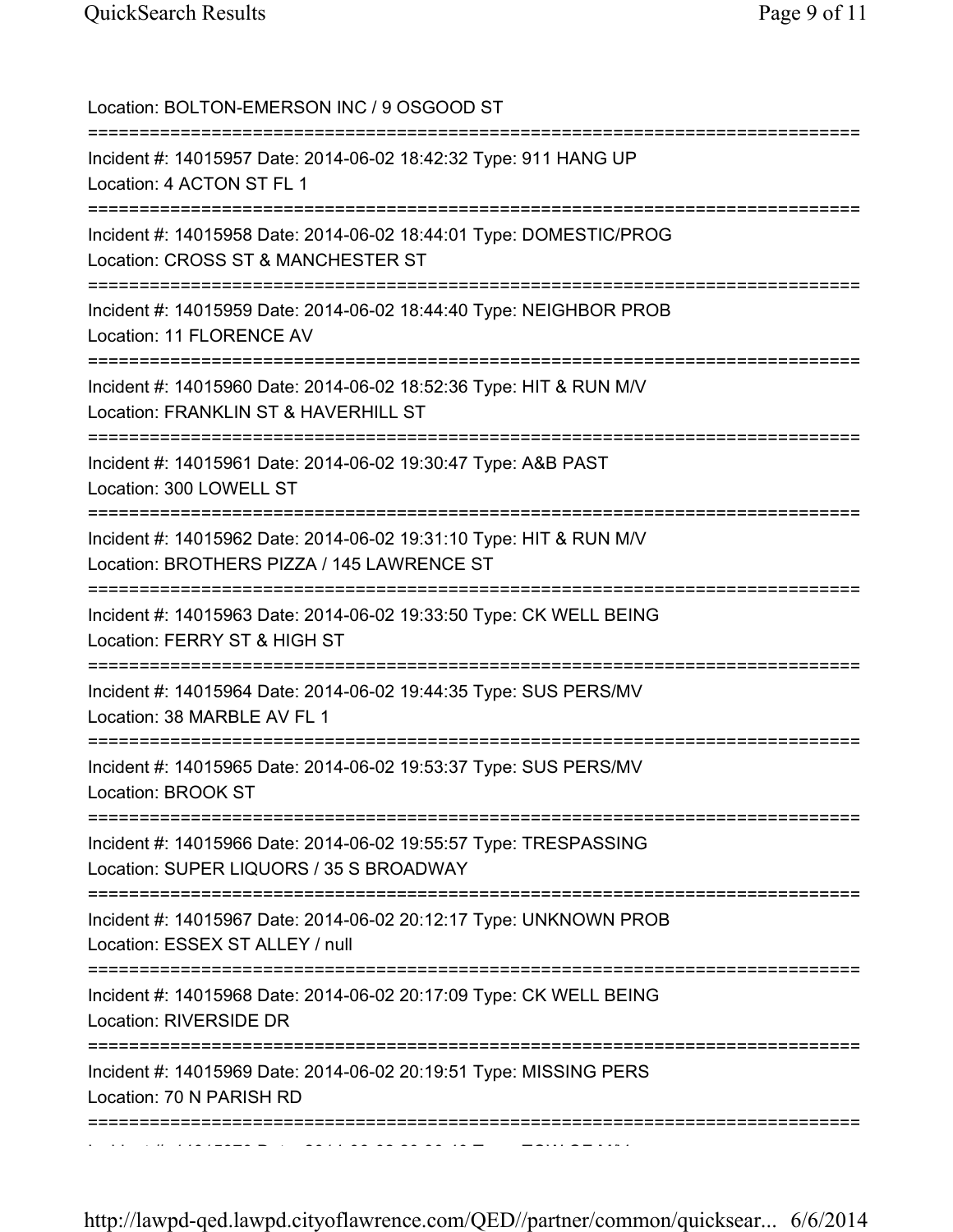Location: 630 LOWELL ST =========================================================================== Incident #: 14015971 Date: 2014-06-02 20:31:32 Type: B&E/MV/PAST Location: FRIENDLYS RESTAURANT / 227 WINTHROP AV =========================================================================== Incident #: 14015972 Date: 2014-06-02 20:39:24 Type: SPECIAL CHECK Location: 45 BROADWAY =========================================================================== Incident #: 14015973 Date: 2014-06-02 20:42:34 Type: HIT & RUN M/V Location: 145 LAWRENCE ST =========================================================================== Incident #: 14015974 Date: 2014-06-02 20:44:45 Type: NOISE ORD Location: FREDS AUTO REPAIR / 265 LOWELL ST =========================================================================== Incident #: 14015975 Date: 2014-06-02 20:46:24 Type: TRESPASSING Location: 35 S BROADWAY =========================================================================== Incident #: 14015976 Date: 2014-06-02 20:53:44 Type: ALARM/BURG Location: WEST ST AUTO / 136 WEST ST =========================================================================== Incident #: 14015977 Date: 2014-06-02 20:56:05 Type: ANIMAL COMPL Location: 16 DARTMOUTH ST =========================================================================== Incident #: 14015978 Date: 2014-06-02 20:57:47 Type: ALARM/BURG Location: EL CESAR RESTURANT / 99 ESSEX ST =========================================================================== Incident #: 14015979 Date: 2014-06-02 21:20:30 Type: NEIGHBOR PROB Location: 570 S UNION ST =========================================================================== Incident #: 14015980 Date: 2014-06-02 21:30:29 Type: CK WELL BEING Location: 443 ANDOVER ST =========================================================================== Incident #: 14015981 Date: 2014-06-02 21:33:20 Type: TOW/REPOSSED Location: 81 S BOWDOIN ST =========================================================================== Incident #: 14015982 Date: 2014-06-02 21:46:30 Type: ALARM/BURG Location: LORENZO / 599 CANAL ST =========================================================================== Incident #: 14015983 Date: 2014-06-02 21:49:29 Type: MV/BLOCKING Location: 236 E HAVERHILL ST ===========================================================================